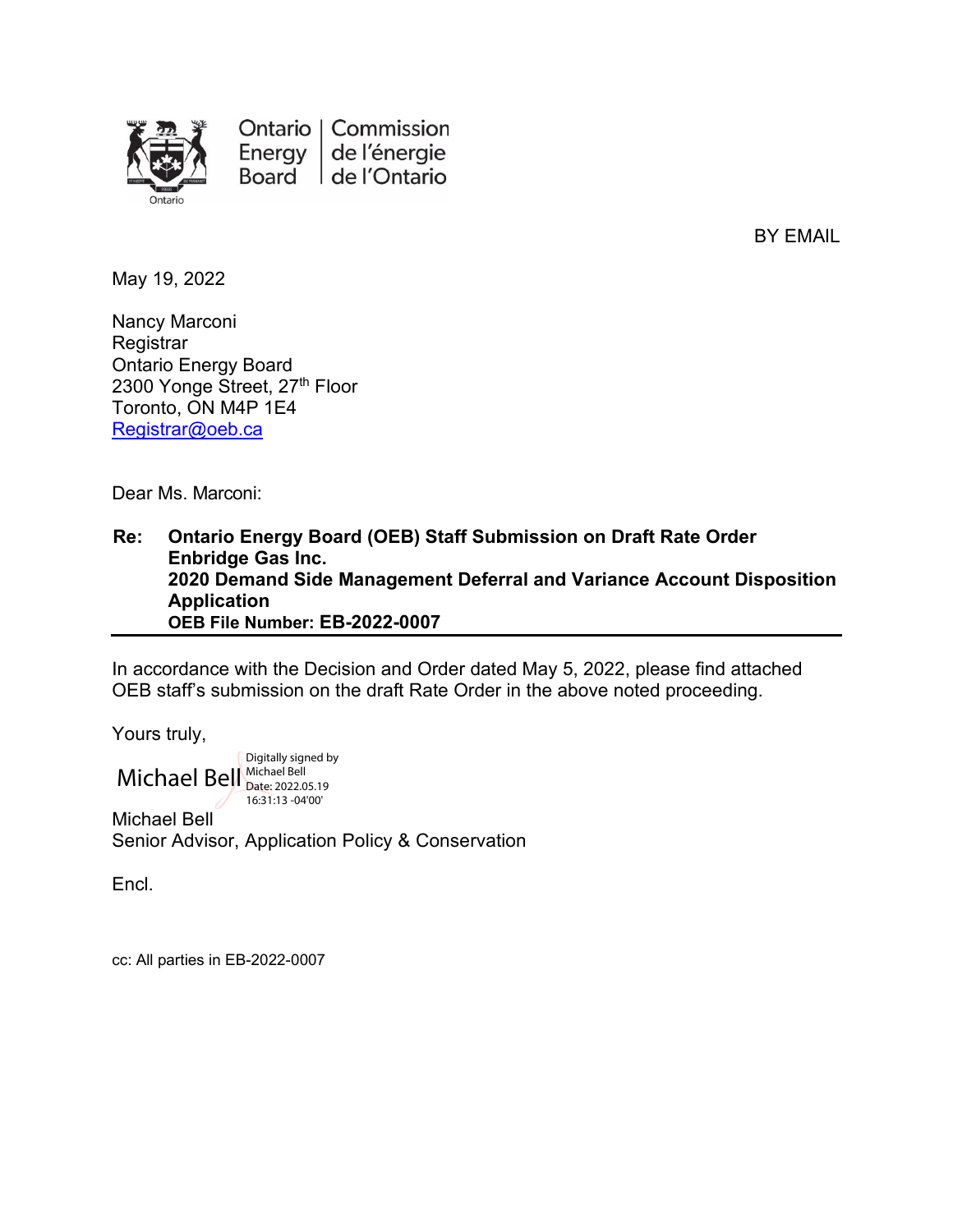

# **ONTARIO ENERGY BOARD**

# **OEB Staff Submission on Draft Rate Order**

**Enbridge Gas Inc.**

**2020 Demand Side Management Deferral and Variance Account Disposition Application**

**EB-2022-0007**

**May 19, 2022**